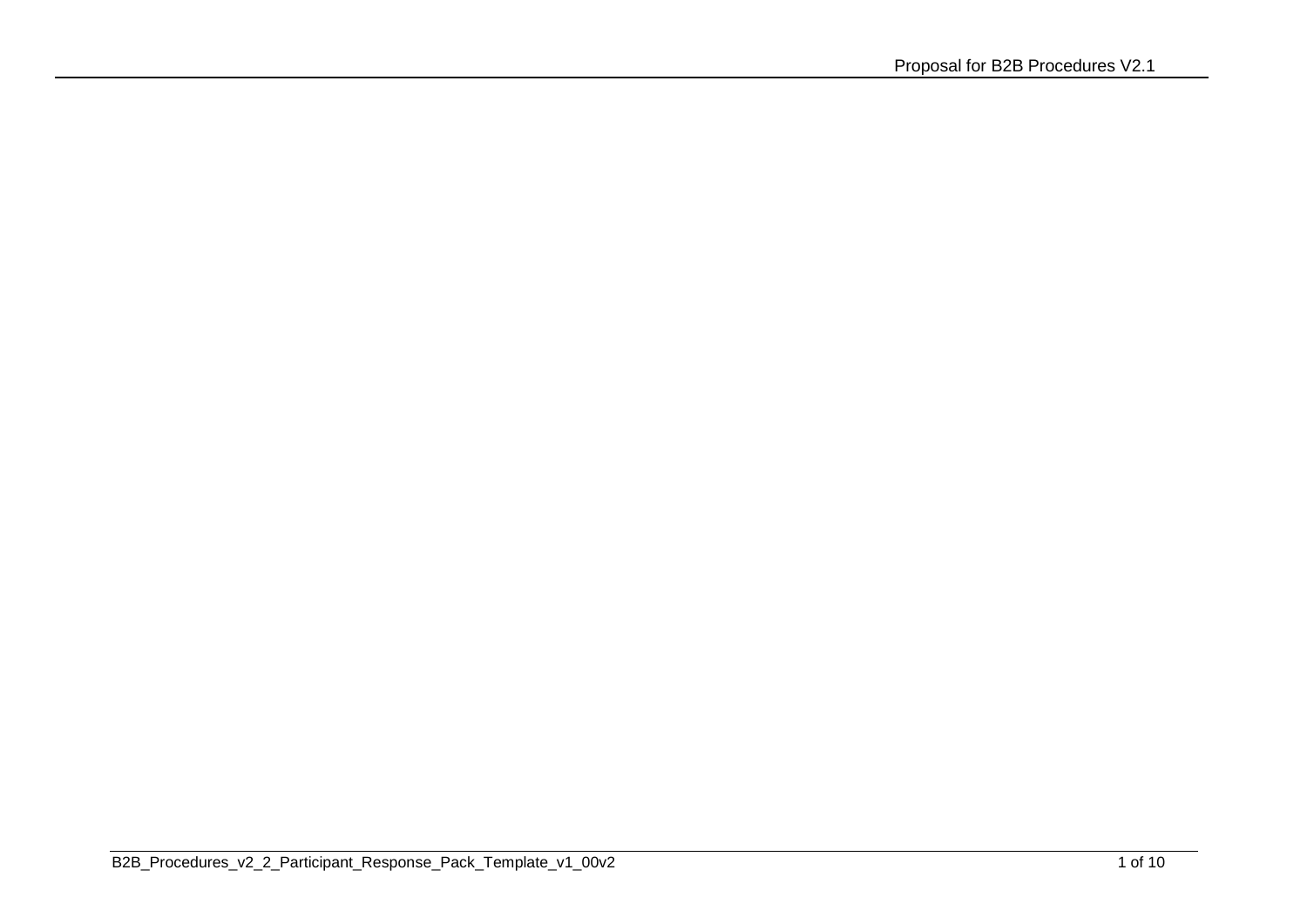#### **9. Participant Responses**

This section lists the changes proposed to the B2B Procedures: Version 2.0.

Proposed changes have been categorised as Procedure changes as follows;

- Table 9.1 covers the proposed changes to the B2B Procedure Customer and Site Details Notification Process.
- Table 9.2 covers the proposed changes to the B2B Procedure Service Order Process.
- Table 9.3 covers the proposed changes to the B2B Meter Data Process.
- Table 9.4 covers the proposed changes to the B2B Procedure One Way Notification Process.
- Table 9.5 covers the proposed changes to the B2B Procedure Technical Guideline for B2B Procedures.
- Table 9.6 covers the proposed changes to the B2B Procedure Technical Delivery Specification.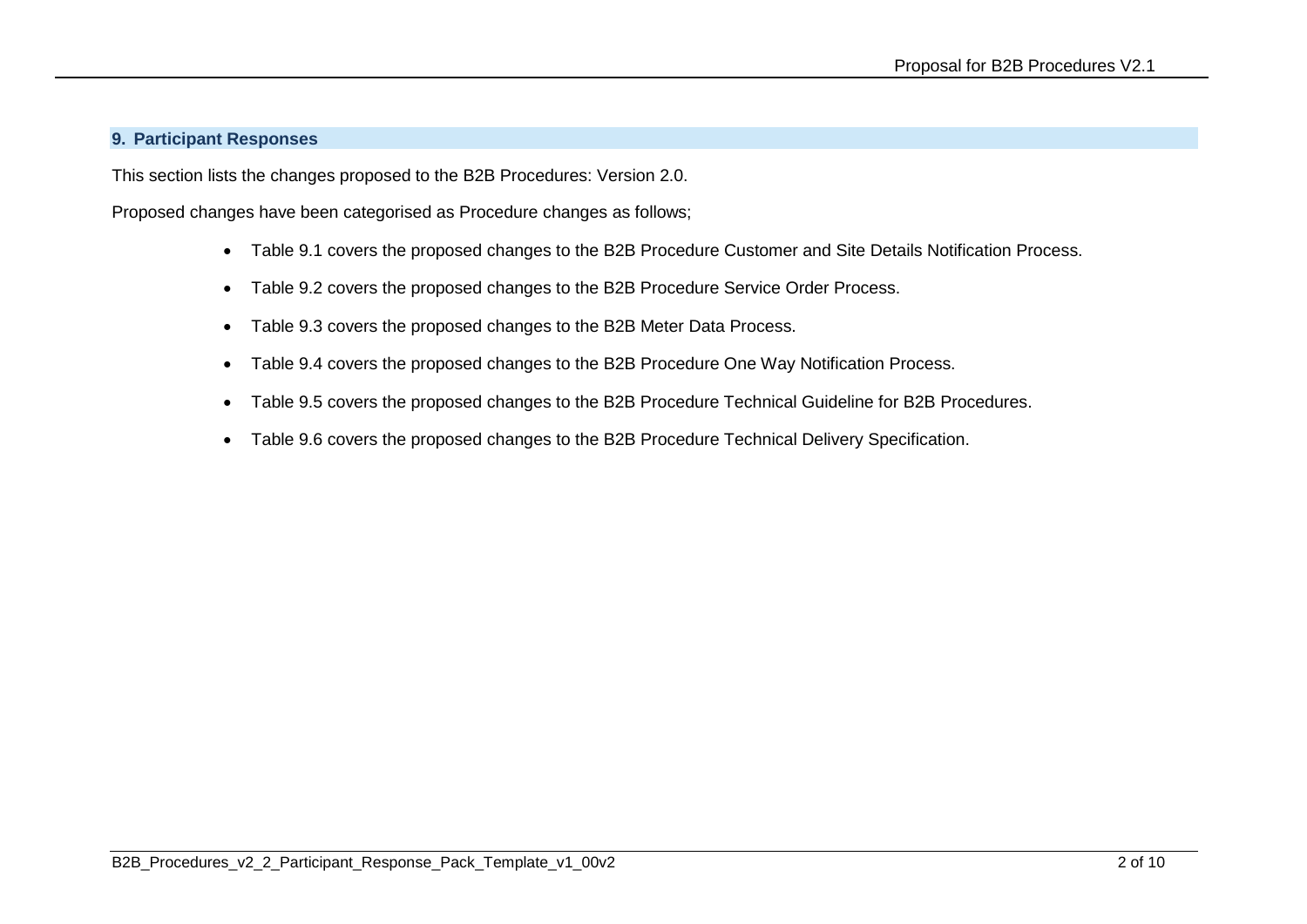### **9.1 Proposed changes to the B2B Procedure Customer and Site Details Notification Process**

| <b>Item</b> | ID  | <b>Clause/Issue/Comment</b>                                                                                                                                                                                                                                                                                      | <b>Proposed revised B2B Procedures text</b> | <b>Rating</b>         | <b>AEMO Response</b> |
|-------------|-----|------------------------------------------------------------------------------------------------------------------------------------------------------------------------------------------------------------------------------------------------------------------------------------------------------------------|---------------------------------------------|-----------------------|----------------------|
|             |     |                                                                                                                                                                                                                                                                                                                  |                                             | (H/M/L <sup>1</sup> ) |                      |
|             |     |                                                                                                                                                                                                                                                                                                                  | Blue underline means insert                 |                       |                      |
|             |     |                                                                                                                                                                                                                                                                                                                  | <b>Red strikeout</b> means delete           |                       |                      |
| 9.11        | 001 | 3.2.4 Timing Requirement for Sending CustomerDetailsRequests                                                                                                                                                                                                                                                     |                                             |                       |                      |
|             |     | a. In relation to a customer transfer, the DNSP must not send a<br>CustomerDetailsRequest for a NMI before the Close of Business of the<br>fifth business day following- receipt of the completion notification of the<br>CATS Change Retailer transaction.<br>Clause 3.2.4<br>Jemena agree with proposed change |                                             |                       |                      |
| 9.1.2       | 001 | Jemena agrees with the<br>change                                                                                                                                                                                                                                                                                 |                                             |                       |                      |
|             |     |                                                                                                                                                                                                                                                                                                                  |                                             |                       |                      |
|             |     |                                                                                                                                                                                                                                                                                                                  |                                             |                       |                      |

<sup>-</sup> $1$  L= Low: Not critical. Issues / comments are minor. They add clarity to the document. No major concern if not included in any further revisions M= Medium: Important. Strong case that issue / comments should be considered and an update to the document is desirable, but not critical. H= High: Critical. The issues / comments are fundamental and failure to make necessary changes has the potential to impact consensus.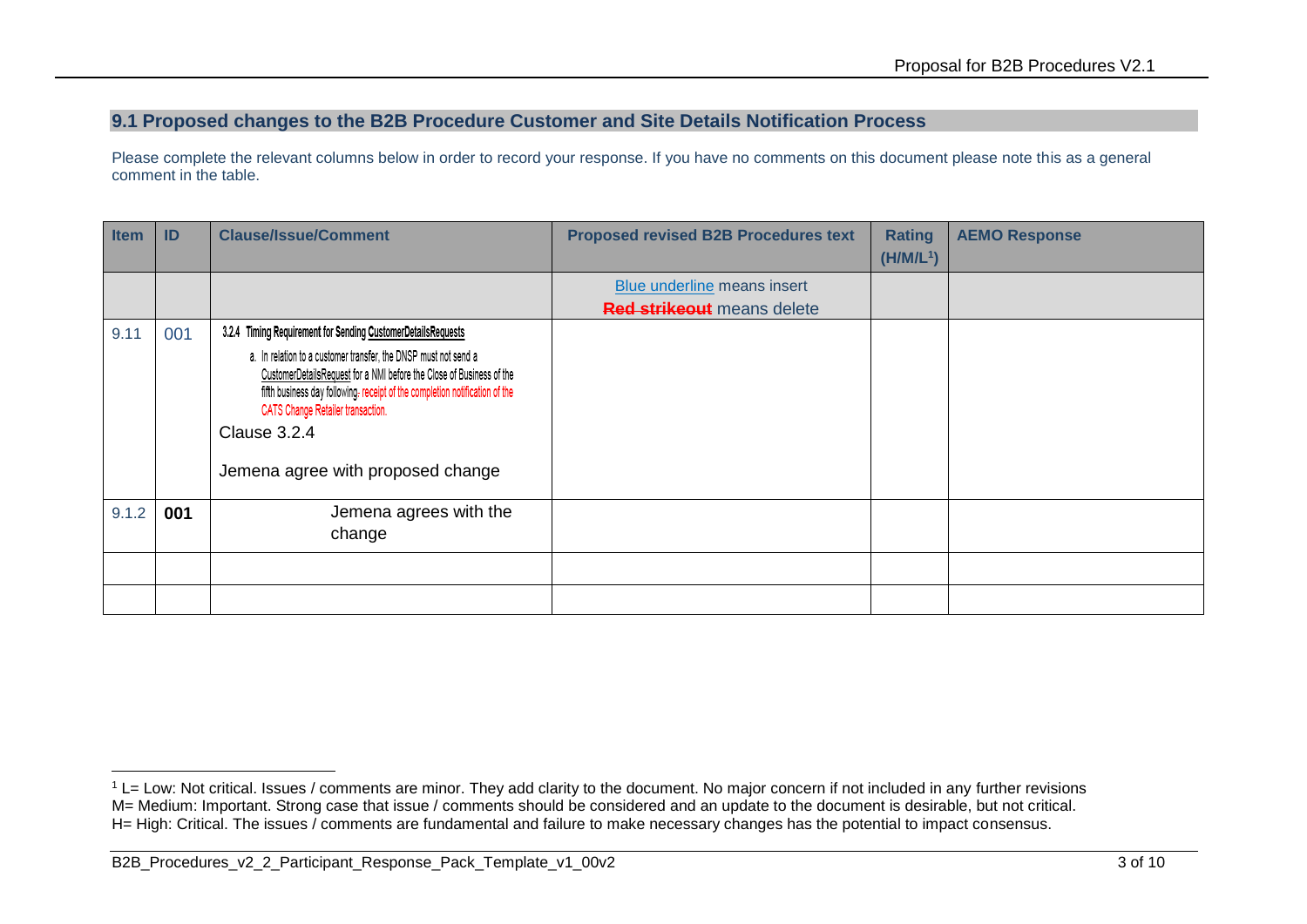### **9.2 Proposed changes to the B2B Procedure Service Order Process**

| <b>Item</b> | ID  | <b>Clause/Issue/Comment</b>     | <b>Proposed revised B2B Procedures text</b> | <b>Rating</b>         | <b>AEMO Response</b> |
|-------------|-----|---------------------------------|---------------------------------------------|-----------------------|----------------------|
|             |     |                                 |                                             | (H/M/L <sup>2</sup> ) |                      |
|             |     |                                 | Blue underline means insert                 |                       |                      |
|             |     |                                 | <b>Red strikeout</b> means delete           |                       |                      |
| 9.2.1       | 721 | Jemena agree with the<br>change |                                             |                       |                      |
|             |     |                                 |                                             |                       |                      |
|             |     |                                 |                                             |                       |                      |
|             |     |                                 |                                             |                       |                      |

<sup>-</sup><sup>2</sup> L= Low: Not critical. Issues / comments are minor. They add clarity to the document. No major concern if not included in any further revisions M= Medium: Important. Strong case that issue / comments should be considered and an update to the document is desirable, but not critical. H= High: Critical. The issues / comments are fundamental and failure to make necessary changes has the potential to impact consensus.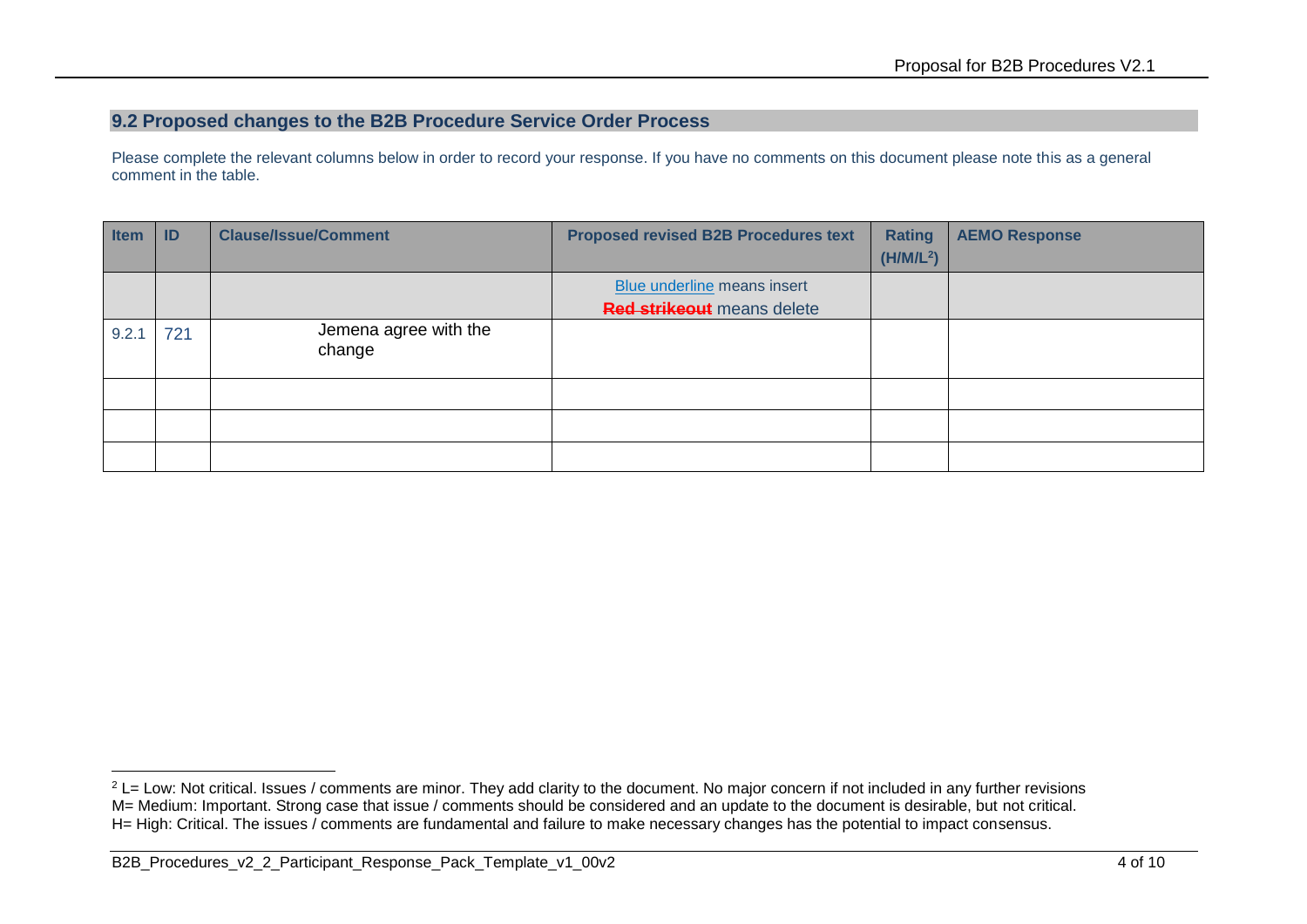#### **9.3 Proposed changes to the B2B Procedure Meter Data Process**

| Item  | ID  | <b>Clause/Issue/Comment</b>                   | <b>Proposed revised B2B Procedures text</b> | <b>Rating</b><br>$(H/M/L^3)$ | <b>AEMO Response</b> |
|-------|-----|-----------------------------------------------|---------------------------------------------|------------------------------|----------------------|
|       |     |                                               | Blue underline means insert                 |                              |                      |
|       |     |                                               | <b>Red strikeout</b> means delete           |                              |                      |
| 9.3.1 | 721 | Jemena agree to the<br>changes                |                                             |                              |                      |
| 9.3.2 | 721 | Jemena agree with the<br>changes              |                                             |                              |                      |
| 9.3.3 | 721 | Clause 2.5<br>Jemena agree with the changes   |                                             |                              |                      |
| 9.3.4 | 721 | Clause 3.2.3<br>Jemena agree with the changes |                                             |                              |                      |
| 9.3.5 | 721 | Clause 3.2.4<br>Jemena agree with the changes |                                             |                              |                      |

<sup>-</sup><sup>3</sup> L= Low: Not critical. Issues / comments are minor. They add clarity to the document. No major concern if not included in any further revisions M= Medium: Important. Strong case that issue / comments should be considered and an update to the document is desirable, but not critical. H= High: Critical. The issues / comments are fundamental and failure to make necessary changes has the potential to impact consensus.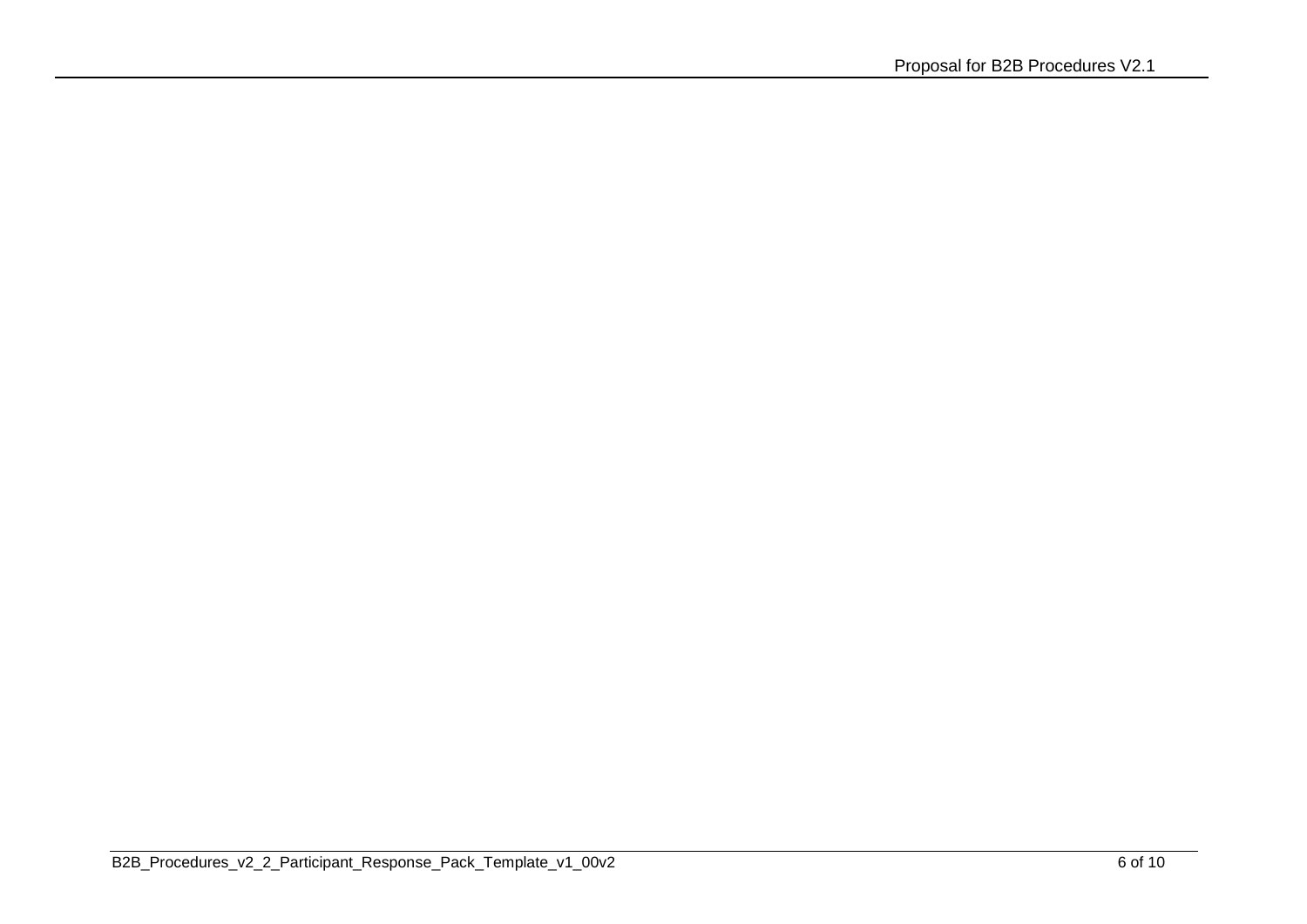### **9.4 Proposed changes to the B2B Procedure One Way Notification Process**

| <b>Item</b> | ID  | <b>Clause/Issue/Comment</b>      | <b>Proposed revised B2B Procedures text</b> | <b>Rating</b>         | <b>AEMO Response</b> |
|-------------|-----|----------------------------------|---------------------------------------------|-----------------------|----------------------|
|             |     |                                  |                                             | (H/M/L <sup>4</sup> ) |                      |
|             |     |                                  | Blue underline means insert                 |                       |                      |
|             |     |                                  | <b>Red strikeout</b> means delete           |                       |                      |
| 9.4.1       | 721 | Jemena agree with the<br>changes |                                             |                       |                      |
|             |     |                                  |                                             |                       |                      |
|             |     |                                  |                                             |                       |                      |
|             |     |                                  |                                             |                       |                      |

<sup>-</sup><sup>4</sup> L= Low: Not critical. Issues / comments are minor. They add clarity to the document. No major concern if not included in any further revisions M= Medium: Important. Strong case that issue / comments should be considered and an update to the document is desirable, but not critical. H= High: Critical. The issues / comments are fundamental and failure to make necessary changes has the potential to impact consensus.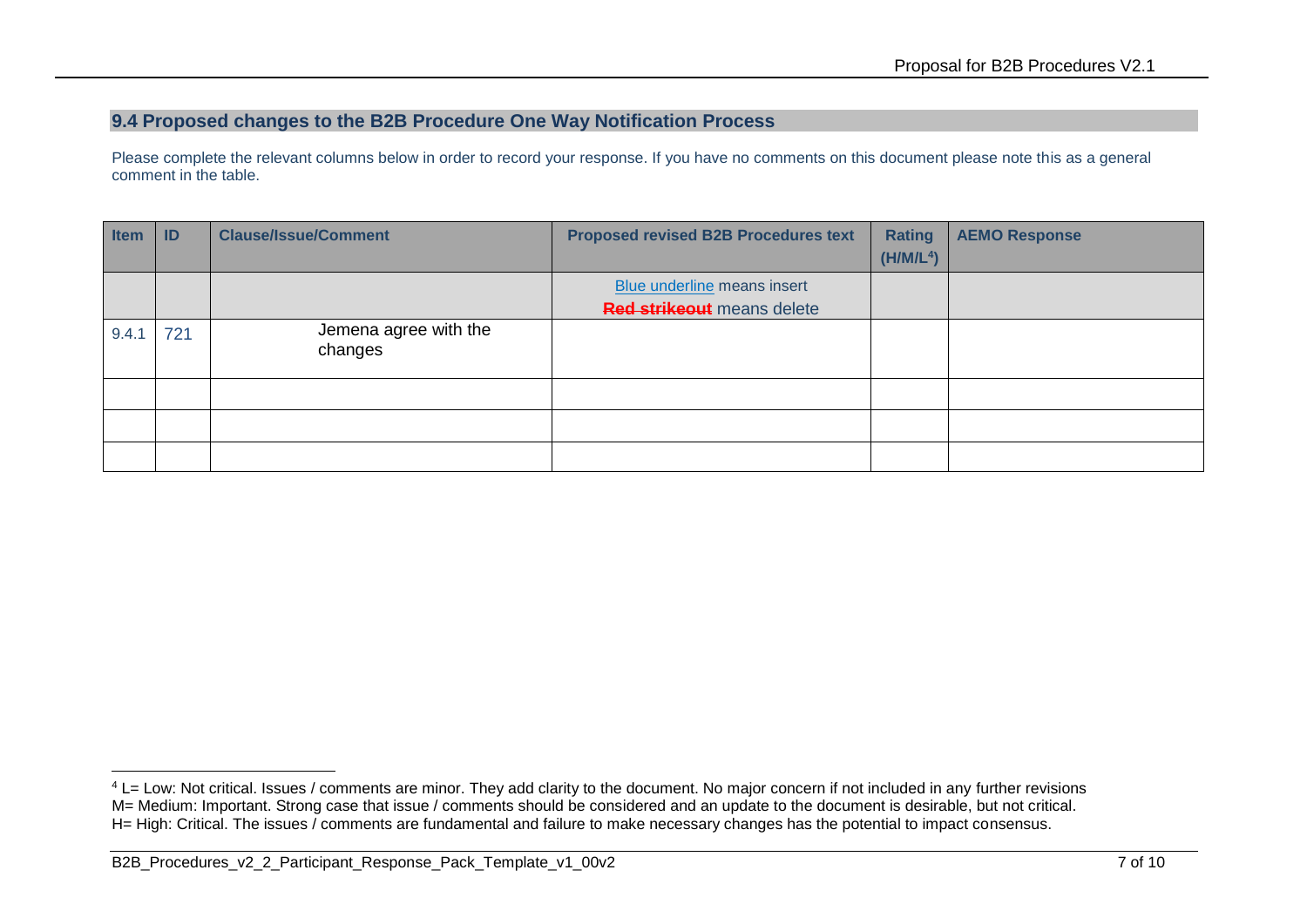#### **9.5 Proposed changes to the B2B Procedure Technical Guidelines for B2B Procedures**

Please complete the relevant columns below in order to record your response. If you have no comments on this document please note this as a general comment in the table.

| <b>Item</b> | ID  | <b>Clause/Issue/Comment</b>   | <b>Proposed revised B2B Procedures text</b> | <b>Rating</b><br>(H/M/L <sup>5</sup> ) | <b>AEMO Response</b> |
|-------------|-----|-------------------------------|---------------------------------------------|----------------------------------------|----------------------|
|             |     |                               |                                             |                                        |                      |
|             |     |                               | Blue underline means insert                 |                                        |                      |
|             |     |                               | <b>Red strikeout</b> means delete           |                                        |                      |
| 9.5.1       | 721 | Jemena agree with the changes |                                             |                                        |                      |
|             |     |                               |                                             |                                        |                      |
|             |     |                               |                                             |                                        |                      |
|             |     |                               |                                             |                                        |                      |
|             |     |                               |                                             |                                        |                      |

-

<sup>&</sup>lt;sup>5</sup> L= Low: Not critical. Issues / comments are minor. They add clarity to the document. No major concern if not included in any further revisions M= Medium: Important. Strong case that issue / comments should be considered and an update to the document is desirable, but not critical. H= High: Critical. The issues / comments are fundamental and failure to make necessary changes has the potential to impact consensus.